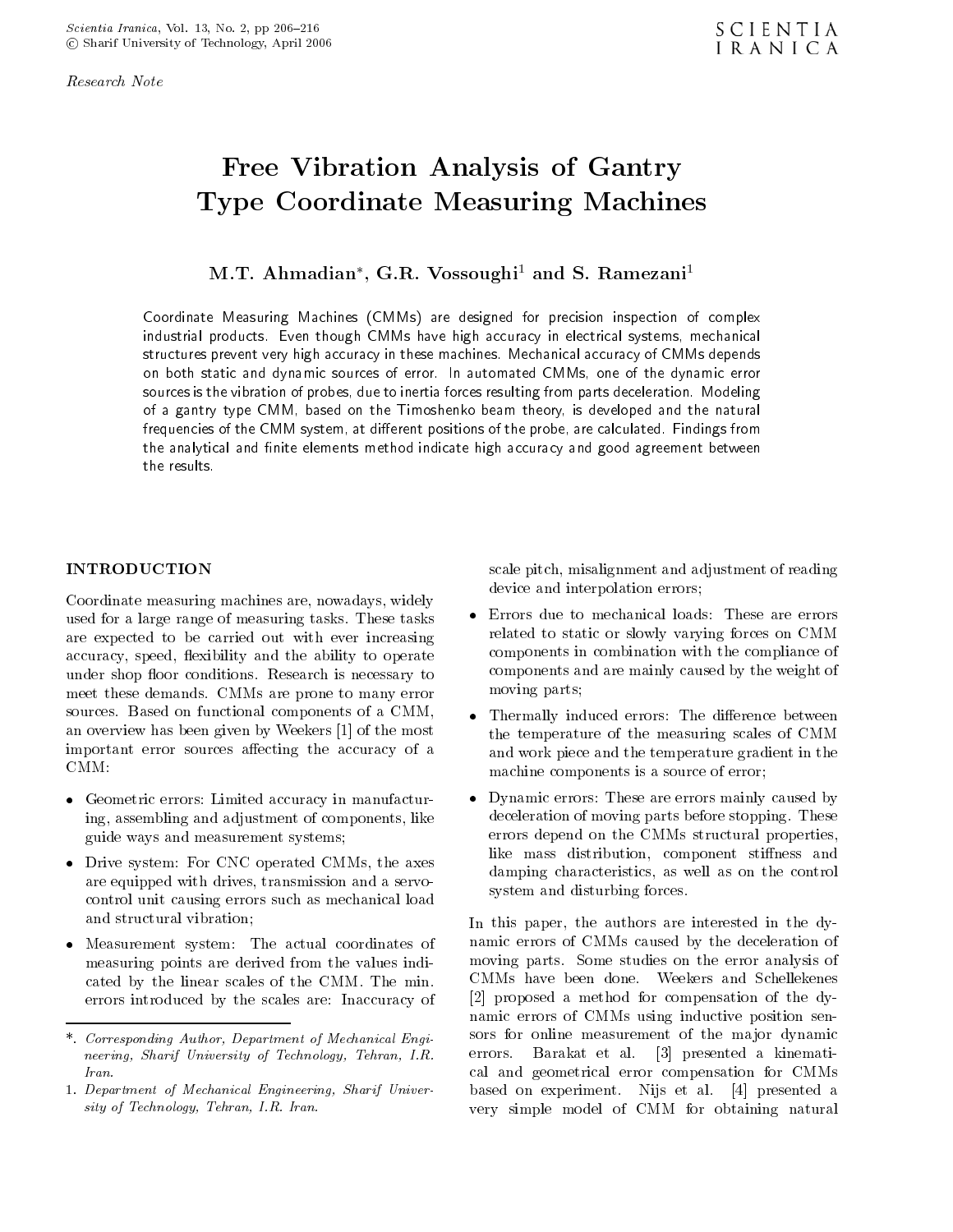frequencies of a CMM. Vermeulen [5] generated highaccuracy 3-D coordinate machines using a new conguration with fewer dynamic errors. Several researchers have applied software compensation successfully on CMMs [6,7].

Most of these researchers have considered a very simple model for their analysis while most of the studies are based on experiment. In the present study, <sup>a</sup> full CMM modeling is analyzed. All columns and guide ways are modeled as <sup>a</sup> Timoshenko beam [8,9] with flexibility in all directions. All bearings are modeled as torsional springs and torsional deformation of the column and guide ways is considered. Dynamic equations of motion are derived using Hamilton's principle [10]. The derived equations are treated using <sup>a</sup> state space variables method. Natural frequencies of the CMM system are calculated at different positions of the probe in the system. Dynamic error analysis of CMM and optimization using <sup>a</sup> Genetic Algorithm, based on maximization of a fitness function containing the effect of natural frequency, dynamic error and weight of the CMM structure, is presented by Ramezani [11].

#### MODELING OF CMM STRUCTURE

Structural components of <sup>a</sup> gantry type CMM are shown in Figure 1. Because of the very small deformation of each component, the  $x$ -,  $y$ - and  $z$ -axes are assumed to remain in the same direction as in the undeformed state. The origin of the coordinate system is along the axis of the left column and at <sup>a</sup> height which is equal to the axis of the  $x$ -guideway. The most important problem in this modeling is that the motions of the y-guide way, x-guide way and  $z$ -



Figure 1. Schematic view of a gantry type CMM.

pinole are relative motions. They are the absolute deformation of each beam, but, they are not the absolute motion of each beam. So, the strain energy of each beam is only <sup>a</sup> function of its deformations, however, the kinetic energy of each component is influenced by the motion of other components. The system is assumed to be fixed at each position of the probe. The modeling of each component is presented in the following sections.

#### MODELING OF THE RIGHT COLUMN

For the right column, bending, torsional and longitudinal vibration isconsidered. The kinetic and strain energy of the column can be written as:

$$
T_c = \frac{\rho_1}{2} \left\{ \int_0^h \left[ A_1(\dot{A}^2(\xi, t) + \dot{B}^2(\xi, t) + \dot{C}^2(\xi, t)) \right. \right. \\ \left. + I_{1z} \dot{\alpha}^2(\xi, t) + I_{1y} \dot{\beta}^2(\xi, t) + I_{1z} \dot{\theta}_1^2(\xi, t) \right] d\xi \right\}, \quad (1)
$$

$$
U_c = \frac{1}{2} \left\{ \int_0^h \left\{ E_1 I_{1x} \alpha'^2(\xi, t) + E_1 I_{1y} \beta'^2(\xi, t) + k G_1 A_1 \times \right. \\ + \left( \left[ \alpha(\xi, t) \frac{\partial A(\xi, t)}{\partial \xi} \right]^2 + \left[ \beta(\xi, t) \frac{\partial B(\xi, t)}{\partial \xi} \right]^2 \right) \\ + G_1 I_{1z} \theta'^2(\xi, t) + E_1 A_1 C'^2(\xi, t) \right\} d\xi \right\}, \tag{2}
$$

where:

- $A(\xi, t)$ : Bending of column in xz-plane,
- $\alpha(\xi, t)$ : Rotation of column around y-axis,
- $B(\xi, t)$ : Bending of column in yz-plane,
- $\beta(\xi, t)$ : Rotation of column around x-axis,
- $-\theta_1(\xi, t)$ : Torsion of column around z-axis,
- $C(\xi, t)$ : Longitudinal vibration in z-direction,
- $A_1, I_{1x}, I_{1y}, I_{1z}, E_1, G_1, \rho_1, h$  and k: Cross sectional area, actual and equivalent (for thin walled column) moments of inertia, Young modulus, shear modulus, density, length of column and Timoshenko shear modication constant, respectively.

Note that the symbols  $( \cdot )$  and  $(')$  denote derivation with respect to time and coordinates, respectively.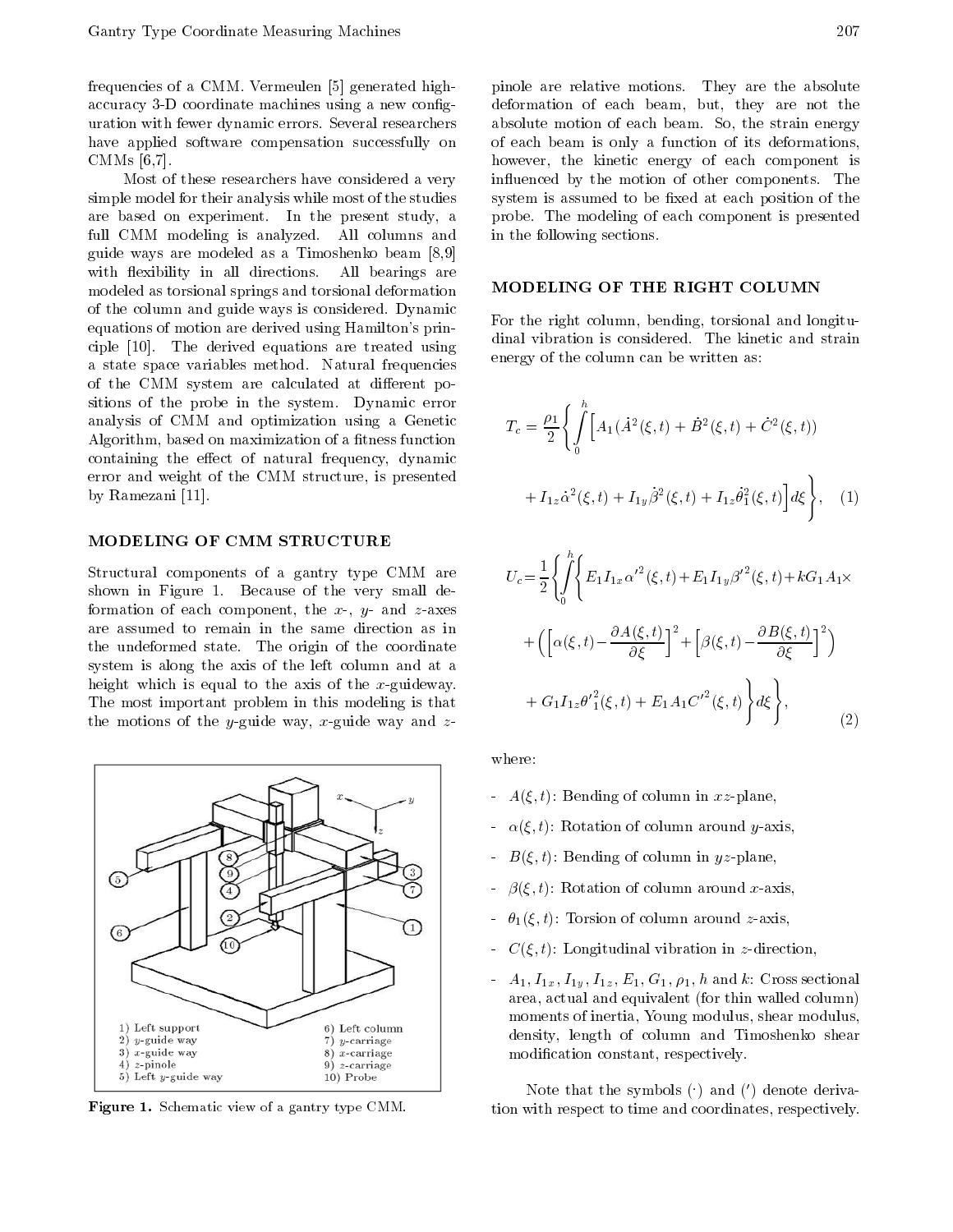### MODELING OF THE RIGHT <sup>Y</sup> -GUIDE WAY

For the right y-guide way, kinetic and strain energy have been considered to be as follows:

$$
T_y = \frac{\rho_2}{2} \left\{ \int_0^{y_s} \left\{ A_2 ( [\dot{E}(y, t) + y\dot{\alpha}(h, t) \quad \dot{C}(h, t)]^2 \right. \\ + \dot{A}^2(h, t) + [\dot{D}(y, t) + \dot{B}(h, t) + y\dot{\theta}_1(h, t)]^2 \right\} \\ + I_{2z} \dot{\gamma}_1^2(y, t) + I_{2y} [\dot{\theta}_3(y, t) + \dot{\beta}(h, t)]^2 \\ + I_{2x} \dot{\gamma}_2^2(y, t) \right\} dy + \int_{y_s}^{L_y} \left\{ A_2 ([\dot{E}_1(y, t) + y\dot{\alpha}(h, t)) \right\}^{\text{T}} \mathbf{F}
$$
  

$$
\dot{C}(h, t)]^2 + \dot{A}^2(h, t) + [\dot{D}_1(y, t) + \dot{B}(h, t) \right\}^{\text{C}}
$$
  

$$
+ y\dot{\theta}_1(h, t)]^2) + I_{2x} \dot{\gamma}_{22}^2(y, t) + I_{2y} [\dot{\theta}_3(y, t) + \dot{\beta}(h, t)]^2 \right\}^{\text{a}}
$$
  

$$
+ I_{2z} \dot{\gamma}_1^2(y, t) + I_{2y} [\dot{\theta}_3(y, t) + \dot{\beta}(h, t)]^2 \qquad \text{a}
$$
  

$$
+ I_{2x} \dot{\gamma}_2^2(y, t) \Big\} dy \Bigg\}, \tag{3}
$$

$$
U_{y} = \frac{1}{2} \left\{ \int_{0}^{y_{s}} \left\{ E_{2} I_{2z} \gamma_{1}^{2}(y, t) + E_{2} I_{2x} \gamma_{2}^{2}(y, t) \right\} \right. d\mathcal{H} + k G_{2} A_{2} \left( \left[ \gamma_{2}(y, t) \frac{\partial D(y, t)}{\partial y} \right]^{2} + \left[ \gamma_{1}(y, t) \frac{\partial E(y, t)}{\partial y} \right]^{2} \right\} + G_{2} I_{2y} \theta_{3}^{2}(y, t) \right\} dy
$$

$$
+ \int_{y_{s}}^{L_{y}} \left\{ E_{2} I_{2z} \gamma_{11}^{2}(y, t) + \left[ \left( \gamma_{22}(y, t) \frac{\partial D_{1}(y, t)}{\partial y} \right) \right]^{2} \right\}
$$

$$
+ k G_{2} A_{2} \left( \left[ \gamma_{11}(y, t) \frac{\partial E_{1}(y, t)}{\partial y} \right]^{2} \right) + E_{2} I_{2x}
$$

$$
\times \gamma_{22}^{2}(y, t) + G_{2} I_{2y} \theta_{33}^{2}(y, t) \right\} dy \Bigg\}, \tag{4}
$$

- $-y_s$ : Location of y-carriage on the y-guide way,
- $D(y, t)$ : Bending in xy-plane for  $0 < y < y_s$ ,
- $D_1(y, t)$ : Bending in xy-plane for  $y_s < y < L_y$ ,
- $\gamma_1(y, t)$ : Rotation around z-axis  $0 < y < y_s$ ,
- $\gamma_{11}(y, t)$ : Rotation around z-axis  $y_s < y < L_y$ ,
- $E(y, t)$ : Bending in yz-plane  $0 < y < y_s$ ,
- $E_1(y,t)$ : Bending in yz-plane  $y_s < y < L_y$ ,
- $\gamma_2(y, t)$ : Rotation around x-axis  $0 < y < y_s$ ,
- $\gamma_{22}(y, t)$ : Rotation around x-axis  $y_s < y < L_y$ ,
- $\theta_3(y, t)$ : Torsion around y-axis  $0 < y < y_s$ ,
- $-\theta_{33}(y, t)$ : Torsion around y-axis  $y_s < y < L_y$ ,
- $A_2, I_{2x}, I_{2y}, I_{2y}, E_2, G_2, \rho_2$  and  $L_y$ : cross sectional area, actual and equivalent moments of inertia, Young modulus, shear modulus and density, length of y-guide way, respectively.

## MODELING OF THE <sup>Y</sup> -CARRIAGE AND BEARING

For the drive system effect, only the rotation of a y-carriage bearing around the y-axis is considered. The kinetic and strain energy in this member can be written

$$
T_{bc3} = \frac{1}{2} M_{bc3} \Big\{ [\dot{A}(h,t)]^2 + [y_s \dot{\theta}_1(h,t) + \dot{D}(y_s, t) + \dot{B}(h,t)]^2 + [y_s \dot{\alpha}(h,t) + \dot{E}(y_s, t) \quad \dot{C}(h,t)]^2 \Big\}
$$
  
+  $J_{bc3z} \times \dot{\theta}_2(t)^2 + J_{bc3y} [\dot{\theta}_3(y_s, t) + \dot{\beta}(y_s, t)]^2$ , (5)  
 $U_{bc3} = \frac{1}{2} K_{bc3} \theta_2(t)^2$ , (6)

where:

- $-\theta_2(t)$ : Torsion around y-axis
- $K_{bc3}$ ,  $M_{bc3}$ ,  $J_{bc3y}$  and  $J_{bc3z}$ : Torsional stiffness of bearing and drive system, mass and mass moments of inertia of y-carriage and its bearing, respectively.

For the  $x$ -guide way, bending and torsion kinetic and strain energy can be written as:

$$
T_x = \frac{\rho_3}{2} \Biggl\{ \int_0^{x_s} \Biggl\{ A_3([\dot{V}(x,t) + \dot{A}(h,t) - x\dot{\theta}_2(t)]^2 + [y_s
$$
  
\n
$$
\times \dot{\theta}_1(h,t) + \dot{D}(y_s,t) + \dot{B}(h,t)]^2 + [\dot{W}(x,t) - \dot{C}(h,t)
$$
  
\n
$$
+ \dot{E}(y_s,t) + y_s \dot{\alpha}(h,t) + x\dot{\theta}_3(x,t)]^2 + I_{3y} \dot{\psi}^2(x,t)
$$
  
\n
$$
+ I_{3z} \dot{\varphi}^2(x,t) + I_{3x} \dot{\eta}^2(x,t) \Biggr\} dx + \int_{x_s}^{L_x} \Biggl\{ A_3([\dot{D}(y_s,t)
$$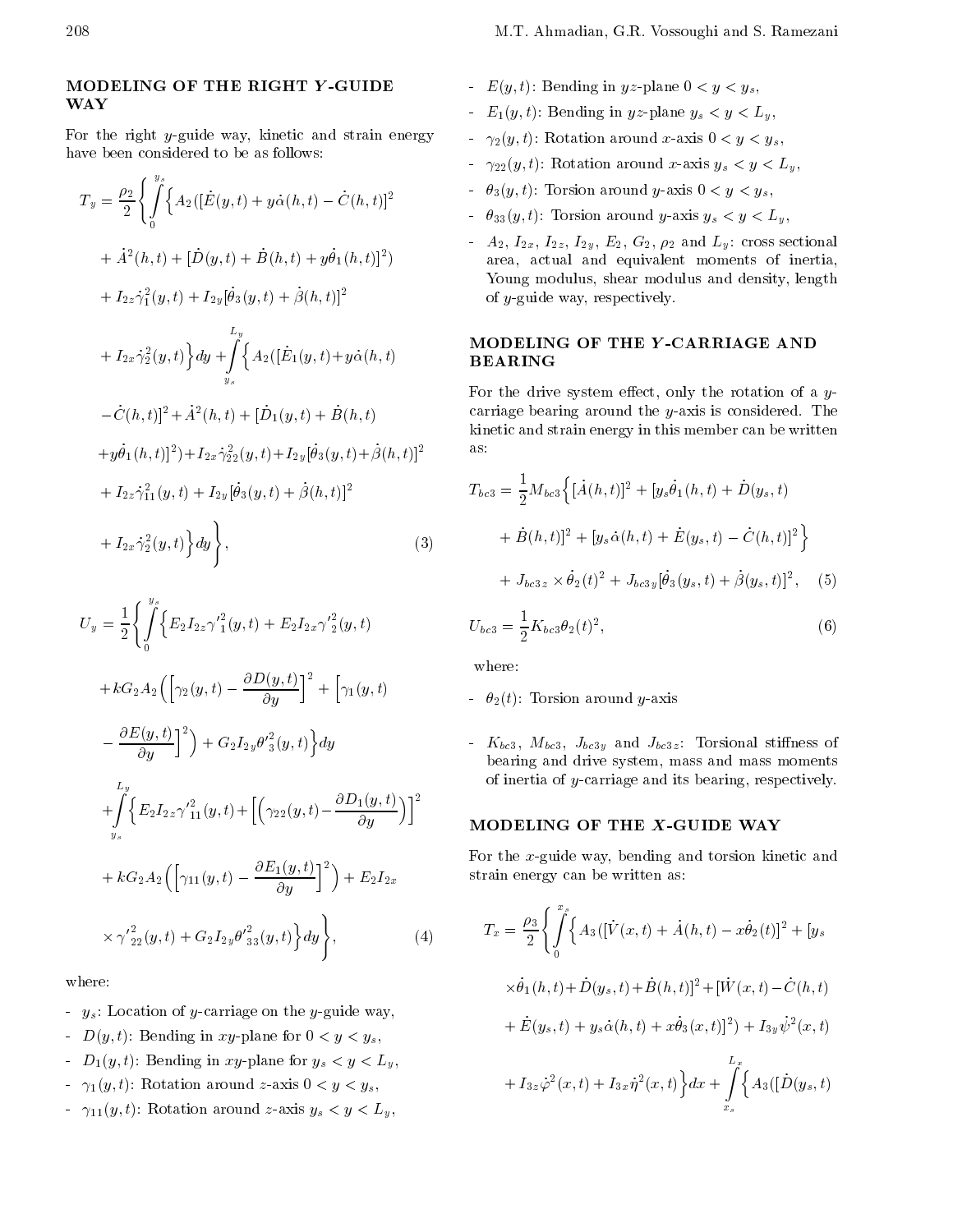$$
+ \dot{B}(h,t) + y_s \dot{\theta}_1(h,t)|^2 + [\dot{W}_1(x,t) + y_s \times \dot{\alpha}(h,t) \qquad \mathbf{X}
$$
  
+  $\dot{E}(y_s, t) \quad \dot{C}(h,t) + x \dot{\theta}_3(x,t)|^2) + I_{3y} \dot{\psi}_1^2(x,t) \qquad \qquad \mathbf{T}$   
+  $I_{3z} \dot{\phi}_1^2(x,t) + I_{3x} \dot{\eta}_x^2(x,t) \Big\} dx \Big\},$  (7)

$$
U_x = \frac{1}{2} \left\{ \int_0^{x_s} \left\{ E_3 [I_{3y} \psi'^2(x, t) + I_{3z} \varphi'^2(x, t)] \right. \\ \left. + G_3 I_{3x} \eta'^2(x, t) + k G_3 A_3 \left( \left[ \psi(x, t) \right] \frac{\partial W(x, t)}{\partial x} \right]^2 \right. \\ \left. + \left[ \varphi(x, t) \left[ \frac{\partial V(x, t)}{\partial x} \right]^2 \right] \right\} dx + \int_{x_s}^{L_x} \left\{ E_3 I_{3y} [\psi'^2(x, t) + I_{3z} \varphi'^2(x, t)] + G_3 I_{3x} \eta'^2(x, t) + k G_3 A_3 \left( \left[ \varphi_1(x, t) \frac{\partial V_1(x, t)}{\partial x} \right]^2 + \left[ \frac{\partial V_1(x, t)}{\partial x} \right]^2 \right. \right\} dt + \left[ \psi_1(x, t) \left[ \frac{\partial W_1(x, t)}{\partial x} \right]^2 \right\} dx \bigg\}, \tag{8}
$$

where:

- $x_s$ : Location of y-carriage on the y-guide way,
- $W(x, t)$ : Bending in xz-plane for  $0 < x < x_s$ ,
- $W_1(x,t)$ : Bending in xz-plane for  $x_s < x < L_x$ ,
- $\psi(x, t)$ : Rotation around y-axis  $0 < x < x_s$ ,
- $\psi_1(x, t)$ : Rotation around y-axis  $x_s < x < L_x$ ,
- $V(y, t)$ : Bending in xy-plane  $0 < x < x_s$ ,
- $V_1(y, t)$ : Bending in xy-plane  $x_s < x < L_x$ ,
- $\varphi(x, t)$ : Rotation around z-axis  $0 < x < x_s$ ,
- $\varphi_1(x, t)$ : Rotation around z-axis  $x_s < x < L_x$ ,
- $\eta(x, t)$ : Torsion around x-axis  $0 < x < x_s$ ,
- $\eta_x(x, t)$ : Torsion around x-axis  $x_s < x < L_x$ ,
- $A_3$ ,  $I_{3x}$ ,  $I_{3y}$ ,  $I_{3z}$ ,  $E_3$ ,  $G_3$ ,  $\rho_3$  and  $L_x$  are area, actual and equivalent moments of inertia, Young modulus, shear modulus, density and length of  $x$ -guide way, respectively.

### MODELING OF THE BEARINGS AT Z-PINOLE

The kinetic and strain energy resulting from the motion of the z-pinole and the torsion of bearings is as follows:

$$
T_{bcz} = \frac{1}{2} \Big\{ M_{bcz} \Big\{ [y_s \dot{\theta}_1(h, t) + \dot{D}(y_s, t) + \dot{B}(h, t)]^2 + [y_s \dot{\alpha}(h, t) + \dot{E}(y_s, t) \dot{C}(h, t)]^2 + [\dot{A}(h, t) + \dot{V}(x_s, t) \dot{x}_s \dot{\theta}_2(t)]^2 \Big\} + J_{bc4x} [\dot{\theta}_4(t) + \dot{\eta}(x_s, t)]^2 + J_{bc5x} [\dot{\theta}_4(t) + \dot{\theta}_5(t) + \dot{\eta}(x_s, t)]^2 + J_{bc6y} \dot{\theta}_6^2(t) \Big\},
$$
\n(9)

$$
U_{bcz} = \frac{1}{2} [K_{bc4} \theta_4(t)^2 + K_{bc5} \theta_5(t)^2 + K_{bc6} \theta_6(t)^2],
$$
\n(10)

where:

- $-\theta_4(t)$ : Torsion of x-carriage bearing around x-axis,
- $-\theta_5(t)$ : Torsion of z-axis bearing around x-axis,
- $\sigma_{6}(t)$   $\sigma_{6}(t)$ . Torsion of z-axis bearing around y-axis,
	- $K_{bc4}$ ,  $K_{bc5}$ ,  $K_{bc6}$ ,  $M_{bcz}$ ,  $J_{bc4x}$ ,  $J_{bc5x}$  and  $J_{bc6y}$ : Torsional stiffness of bearings and drive system, mass and mass moments of inertia of  $z$ -pinole assembly, respectively.

# MODELING OF THE Z-PINOLE

Bending of the *z*-pinole in the  $xz$ - and  $yz$ -planes is considered. Kinetic and strain energy can be written as follows:

$$
T_z = \frac{\rho_4}{2} A_4 \int_0^{L_z} \left\{ \left[ \dot{S}(z, t) + \dot{D}(y_s, t) + y_s \dot{\theta}_1(h, t) \right. \right.\n+ \dot{B}(h, t) + (z + z_0) \dot{\theta}_6(t) \right]^2 + \left[ \dot{R}(z, t) + \dot{A}(h, t) \right.\n+ (z + z_0) (\dot{\theta}_4(t) + \dot{\theta}_5(t) + \dot{\eta}(x_s, t)) + \dot{V}(x_s, t) \nx_s \dot{\theta}_2(t) \right]^2 + \left[ \dot{W}(x_s, t) + \dot{E}(y_s, t) + y_s \dot{\alpha}(h, t) \right.\n\dot{C}(h, t) + x_s \dot{\theta}_3(x, t) + l(\dot{\theta}_4(t) + \dot{\theta}_5(t) \n+ \dot{\eta}(x_s, t)) \right]^2 + I_{4x} \dot{\eta}_1^2(z, t) + I_{4y} \dot{\eta}_2^2(z, t) \Big\} dz,
$$
\n(11)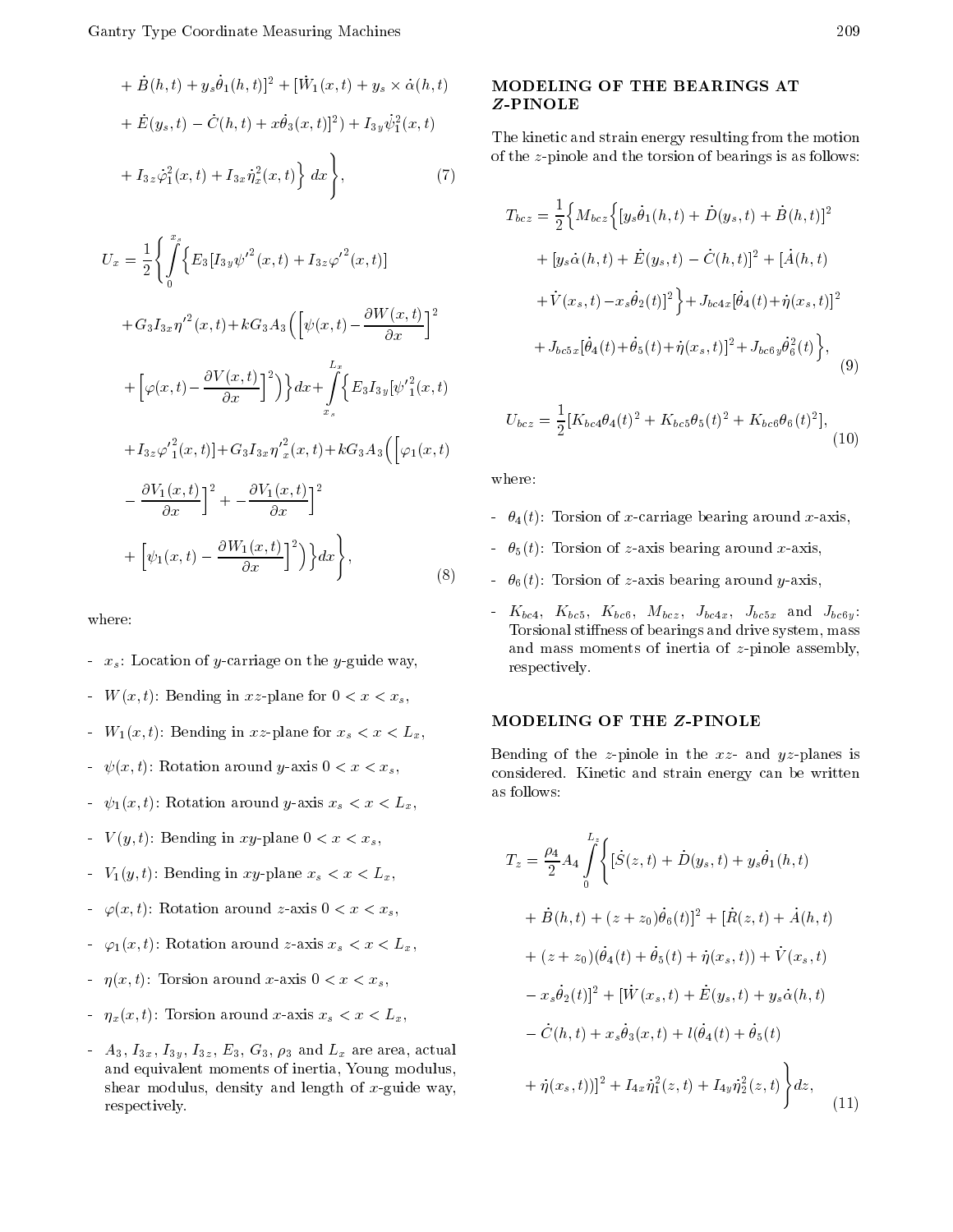$$
U_x = \frac{1}{2} \int_0^{2\pi} \Biggl\{ E_4 I_{4x} \eta'^2(z, t) + E_4 I_{4x} \eta'^2(z, t) \Biggr\} dt
$$
  
+  $k G_4 A_4 \Biggl[ (\eta'_1(z, t) - \frac{\partial R(z, t)}{\partial z} \Biggr]^2$   
+  $\Biggl[ (\eta_2(z, t) - \frac{\partial S(z, t)}{\partial z} \Biggr]^2 \Biggr\} dz,$  (12)

where:

- $R(z, t)$ : Bending in yz-plane,
- $\eta_1(z, t)$ : Rotation around x-axis,
- $S(z, t)$ : Bending in xz-plane,
- $\eta_2(z, t)$ : Rotation around y-axis
- $A_4$ ,  $I_{4x}$ ,  $I_{4y}$ ,  $I_{4z}$ ,  $E_4$ ,  $G_4$ ,  $\rho_4$  and  $L_z$ . Cross sectional area, moments of inertia, Young modulus, shear modulus, density and length of z-axis, respectively.

# MODELING OF LEFT COLUMN AND

For the left-side support column and  $y$ -guide way, the same motions  $C(\xi, t)$ ,  $E(y, t)$  and  $\gamma_2(y, t)$  have been considered in a similar fashion to the right side column and y-guide way. The kinetic and strain energy can be written as follows:

$$
T_L = \frac{1}{2} \Big\{ \rho_5 A_5 \int_0^h \dot{C}^2(\xi, t) d\xi + \rho_6 A_6 \int_0^{L_y} [\dot{E}(y, t)
$$

$$
\dot{C}(h, t)]^2 dy \Big\}, \tag{13}
$$

$$
U_L = \frac{1}{2} \Big\{ E_5 A_5 \int_0^h C'^2(\xi, t) d\xi + \int_0^{y_s} \Big\{ E_6 I_{6x} \gamma'^2(y, t) \Big\} + k G_6 A_6 \Big[ \Big( \gamma_2(y, t) \frac{\partial D(y, t)}{\partial y} \Big)^2 \Big\} dy \Big\}, \tag{14}
$$

where  $A_5$ ,  $A_6$ ,  $I_{6x}$ ,  $E_5$ ,  $E_6$ ,  $G_5$ ,  $G_6$ ,  $\rho_5$  and  $\rho_6$  are cross sectional area, moments of inertia, Young modulus, shear modulus and density of left column and left y guide way, respectively.

Note that because of the effect of the drive system, some motions, such as the rotation of the  $x$ -carriage around the z-axis and the longitudinal vibration of the z-axis, the horizontal and vertical motion of the y-carriage have been neglected. Furthermore, the gravitational strain energy is neglected.

# EQUATIONS OF MOTION

Using Hamilton's principle, equations of motion can be found.

$$
\int_{t_1}^{t_2} (\delta T \quad \delta U + \delta W) dt = 0,\tag{15}
$$

where  $\delta$  denotes the variation operator and:

$$
T = T_c + T_x + T_y + T_z + T_{bcz} + T_L, \t\t(16)
$$

$$
U = U_c + U_x + U_y + U_z + U_{bcz} + U_L. \tag{17}
$$

In the case of a fixed system, neglecting gravitational effects, it can be written that:

$$
W = 0.\t\t(18)
$$

It is interesting to find natural frequencies using a state space variables approach. State variables are defined as follows:

| $A=x_1,$                | $A' = x_2,$              | $\alpha=x_3,$           | $\alpha' = x_4,$         |
|-------------------------|--------------------------|-------------------------|--------------------------|
| $B=x_5,$                | $B'=x_6,$                | $\beta=x_7,$            | $\beta' = x_8,$          |
| $C=x_9$ ,               | $C' = x_{10}$ ,          | $\theta_1=x_{11},$      | $\theta_1' = x_{12},$    |
| $D = x_{13}$ ,          | $D' = x_{14},$           | $\gamma_1=x_{15},$      | $\gamma'_1 = x_{16},$    |
| $E = x_{17}$ ,          | $E' = x_{18}$            | $\gamma_2=x_{19}$ ,     | $\gamma'_2 = x_{20},$    |
| $\theta_3=x_{21},$      | $\theta'_3=x_{22},$      | $D_1 = x_{23},$         | $D'_1 = x_{24},$         |
| $\gamma_{11} = x_{25},$ | $\gamma'_1 = x_{26},$    | $E_1 = x_{27},$         | $E'_1 = x_{28},$         |
| $\gamma_{22} = x_{29},$ | $\gamma'_{22} = x_{30},$ | $\theta_{33} = x_{31},$ | $\theta'_{33} = x_{32},$ |
| $W = x_{33}$ ,          | $W' = x_{34},$           | $\psi=x_{35},$          | $\psi' = x_{36},$        |
| $V = x_{37}$ ,          | $V' = x_{38},$           | $\varphi=x_{39},$       | $\varphi' = x_{40},$     |
| $\eta = x_{41},$        | $\eta' = x_{42},$        | $W_1 = x_{43},$         | $W'_1 = x_{44},$         |
| $\psi_1 = x_{45},$      | $\psi'_1 = x_{46},$      | $V = x_{47}$ ,          | $V' = x_{48},$           |
| $\varphi_1=x_{49},$     | $\varphi_1' = x_{50},$   | $\eta_x = x_{51},$      | $\eta'_x = x_{52},$      |
| $R = x_{53},$           | $R' = x_{54},$           | $\eta_1 = x_{55},$      | $\eta'_1 = x_{56},$      |
| $S = x_{57},$           | $S' = x_{58},$           | $\eta_2 = x_{59},$      | $\eta'_2=x_{60}.$ (19)   |

Note that for free vibration, each state variable can be separated into time and spatial coordinates, so:

$$
x_i(\text{coordinates, time}) = X_i(\text{coordinates}).e^{i\omega t}.
$$
 (20)

Now, the equations and boundary conditions of the system are written. Note that the attractiveness of the energy method is that it gives both equations of motion and corresponding boundary conditions.

#### EQUATIONS OF THE RIGHT COLUMN

$$
X_1'(\xi) = X_2(\xi),
$$
\n(21a)

$$
X_2'(\xi) = X_4(\xi) \quad (\rho_1 \omega^2 / k \, \text{G1}) X_1(\xi), \tag{21b}
$$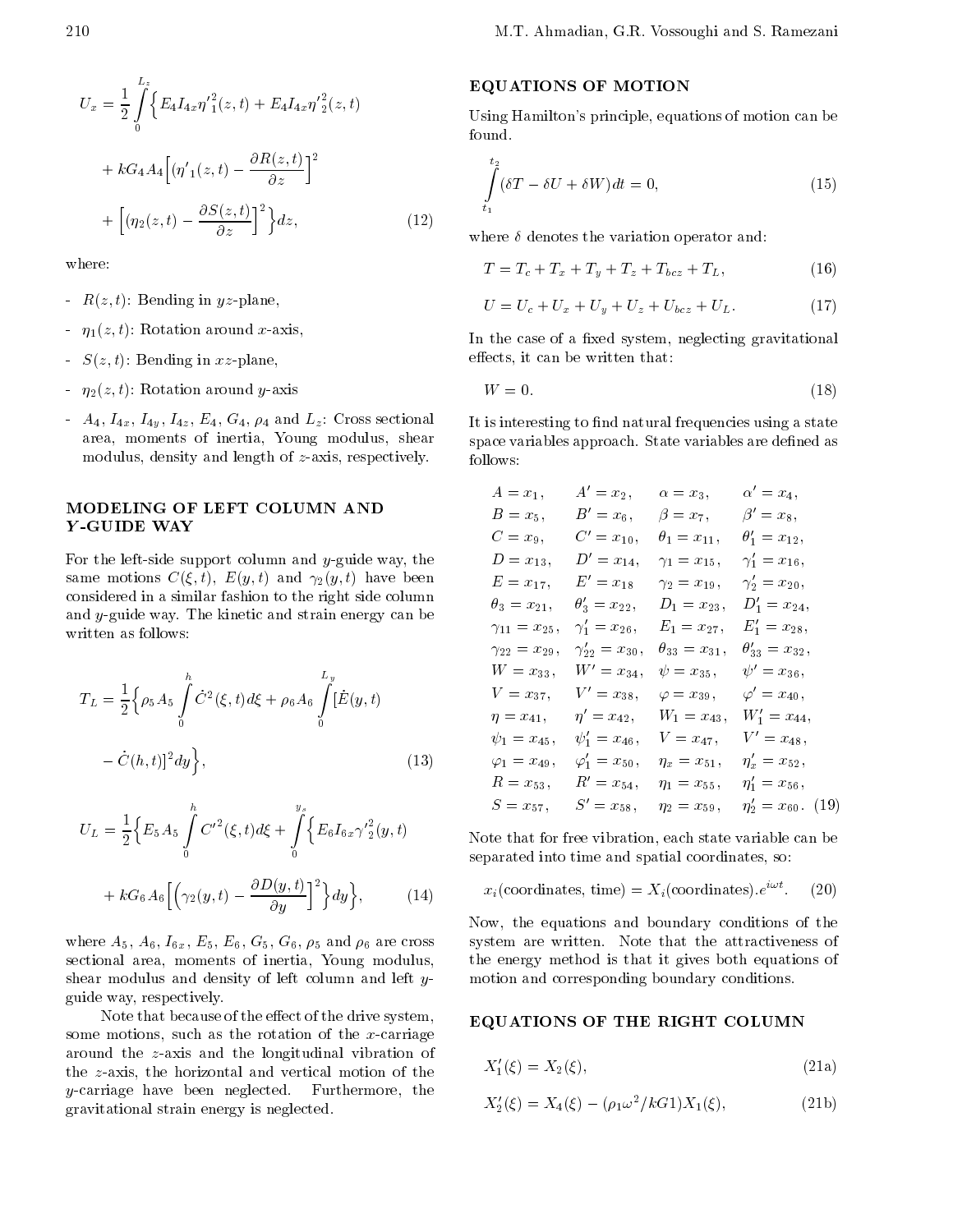$$
X_3'(\xi) = X_4(\xi), \tag{21c}
$$

$$
X_4'(\xi) = (\rho_1 \omega^2 / E1) X_3(\xi) + (kG_1 A_1 / E_1 I_{1x})
$$
  
× [X<sub>3</sub>( $\xi$ ) X<sub>2</sub>( $\xi$ )], (21d)

$$
X_5'(\xi) = X_6(\xi),
$$
\n(22a)

$$
X'_{6}(\xi) = X_{8}(\xi) \quad (\rho_{1}\omega^{2}/kG1)X_{5}(\xi), \tag{22b}
$$

$$
X_7'(\xi) = X_8(\xi),\tag{22c}
$$

$$
X'_{8}(\xi) = (\rho_1 \omega^2 / E1) X_7(\xi) + (kG_1 A_1 / E_1 I_{1x})
$$
  
 
$$
\times [X_3(\xi) \quad X_2(\xi)], \tag{22d}
$$

$$
X_9'(\xi) = X_{10}(\xi),\tag{23a}
$$

$$
X'_{10}(\xi) = \omega^2 (\rho_1 A_1 + \rho_5 A_5) [E_1 A_1 + E_5 A_5]^{-1}
$$
  
×  $X_9(\xi)$ , (23b)

$$
X'_{11}(\xi) = X_{12}(\xi),\tag{24a}
$$

$$
X'_{12}(\xi) = \omega^2 \rho_1 / G_1 X_9(\xi), \qquad (24b)
$$

# EQUATIONS OF RIGHT <sup>Y</sup> -GUIDE WAY

$$
X'_{13}(y) = X_{14}(y), \tag{25a}
$$

$$
X'_{14}(y) = X_{16}(y) \quad \omega^2 \rho_2 A_2[k(G_6A_6 + G_2A_2)]^{-1}
$$

$$
\times [X_{13}(y) + yX_{11}(h) + X_5(h)], \qquad (25b)
$$

$$
X'_{15}(y) = X_{16}(y), \tag{25c}
$$

$$
X'_{16}(y) = [E_6 I_{6z} + E_2 I_{2z}]^{-1} \{ \omega^2 \rho_2 I_{2z} X_{15}(y) + k(G_6 A_6 + G_2 A_2)[X_{15}(y) \quad X_{14}(y) \}, (25d)
$$

$$
X'_{17}(y) = X_{18}(y), \t\t(26a)
$$

$$
X'_{18}(y) = X_{20}(y) \quad \omega^2 [k(G_6A_6 + G_2A_2)]^{-1} \times \{(\rho_2A_2 + \rho_6A_6)[X_{17}(y) \quad X_9(h)] + \rho_2A_2yX_3(h)\},
$$
\n(26b)

$$
X'_{19}(y) = X_{20}(y),\tag{26c}
$$

$$
X'_{20}(y) = [E_6 I_{6x} + E_2 I_{2x}]^{-1} \{ \omega^2 [\rho_2 I_{2x} + \rho_6 I_{6x}]
$$
  
 
$$
\times X_{19}(y) + k(G_6 A_6 + G_2 A_2)[X_{19}(y) X_{18}(y)] \},
$$
  
(26d)

$$
X'_{21}(y) = X_{22}(y), \t\t(27a)
$$

$$
X'_{22}(y) = \omega^2 \rho_2 / G_2[X_{21}(y) + X_7(h)]. \tag{27b}
$$

# EQUATION CORRESPONDING TO ROTATION  $\theta_2$

$$
\omega^2 [J_{bc3z} + M_{bcz} x_s^2 + A_3 L_x^3 \rho_3 / 3 + x_s^2 A_4 L_z \rho_4] K_{bc3} \theta_2
$$
  
\n
$$
\omega^2 x_s A_4 \rho_4 [(L_z + z_0)^2 \t z_0^2] / 2(\theta_4 + \theta_5)
$$
  
\n
$$
\omega^2 [M_{bcz} x_s + A_3 L_x^2 \rho_3 / 2 + x_s A_4 L_z \rho_4] X_1(h)
$$
  
\n
$$
\omega^2 x_s [M_{bcz} + A_4 L_z \rho_4] X_{27}(y_s)
$$
  
\n
$$
A_4 \rho_4 [(L_z + z_0)^2 \t z_0^2] / 2 X_{31}(x_s) = 0.
$$
 (28)

# EQUATIONS OF X-GUIDE WAY

$$
X'_{23}(x) = X_{24}(x), \tag{29a}
$$

$$
X'_{24}(x) = X_{26}(x) \quad \omega^2 \rho_3 / k G_3 \{ X_{23}(x) + X_{17}(y_s) \}
$$

$$
+ y_s X_3(h) \t X_9(h)]\},
$$
 (29b)

$$
X'_{25}(x) = X_{26}(x),\tag{29c}
$$

$$
X'_{26}(x) = 1/E_3 I_{3y} \{ \omega^2 \rho_3 I_{3y} X_{25}(x) + k G_3 A_3
$$

$$
\times [X_{25}(x) \quad X_{24}(x)] \}, \tag{29d}
$$

$$
X'_{27}(x) = X_{28}(x), \t\t(30a)
$$

$$
X'_{28}(x) = X_{30}(x) \quad \omega^2 \rho_3 / k G_3 [X_{27}(x) \quad x \theta_2 + X_1(h)],
$$
\n(30b)

$$
X'_{29}(x) = X_{30}(x),\tag{30c}
$$

$$
X'_{30}(x) = 1/E_3 I_{3z} \{ \omega^2 \rho_3 I_{3z} X_{29}(x) + k G_3 A_3 [X_{29}(x) \quad X_{28}(x)] \},
$$
 (30d)

$$
X'_{31}(x) = X_{32}(x), \tag{31a}
$$

$$
X'_{32}(x) = \omega^2 \rho_3 / G_3 X_{31}(x), \tag{31b}
$$

### EQUATIONS CORRESPONDING TO THE  $\mathbf{F}$  and  $\mathbf{F}$  and  $\mathbf{F}$  and  $\mathbf{F}$  and  $\mathbf{F}$  and  $\mathbf{F}$  and  $\mathbf{F}$  and  $\mathbf{F}$  and  $\mathbf{F}$  and  $\mathbf{F}$  and  $\mathbf{F}$  and  $\mathbf{F}$  and  $\mathbf{F}$  and  $\mathbf{F}$  and  $\mathbf{F}$  and  $\mathbf{F}$  and  $\mathbf{F}$  and

$$
\{K_{bc4} \quad \omega^2 [J_{bc4x} + J_{bc5x} + A_4 \rho_4 (L_z l^2 + [(L_z + z_0)^3
$$
  
\n
$$
z_0^3 |/3]]\} \theta_4 \quad \omega^2 \{J_{bc5x} + A_4 \rho_4 (L_z l^2 + [(L_z + z_0)^3 \quad z_0^3] / 3)\} \theta_6 + x_s (L_z + z_0)^2 \quad z_0^2 ]/2\omega^2 \theta_2
$$
  
\n
$$
= \omega^2 [J_{bc4x} + J_{bc5x} + A_4 \rho_4 (L_z l^2 + [(L_z + z_0)^3
$$
  
\n
$$
z_0^3 |/3]] X_{31}(x_s) + \omega^2 A_4 \rho_4 \{[(L_z + z_0)^2
$$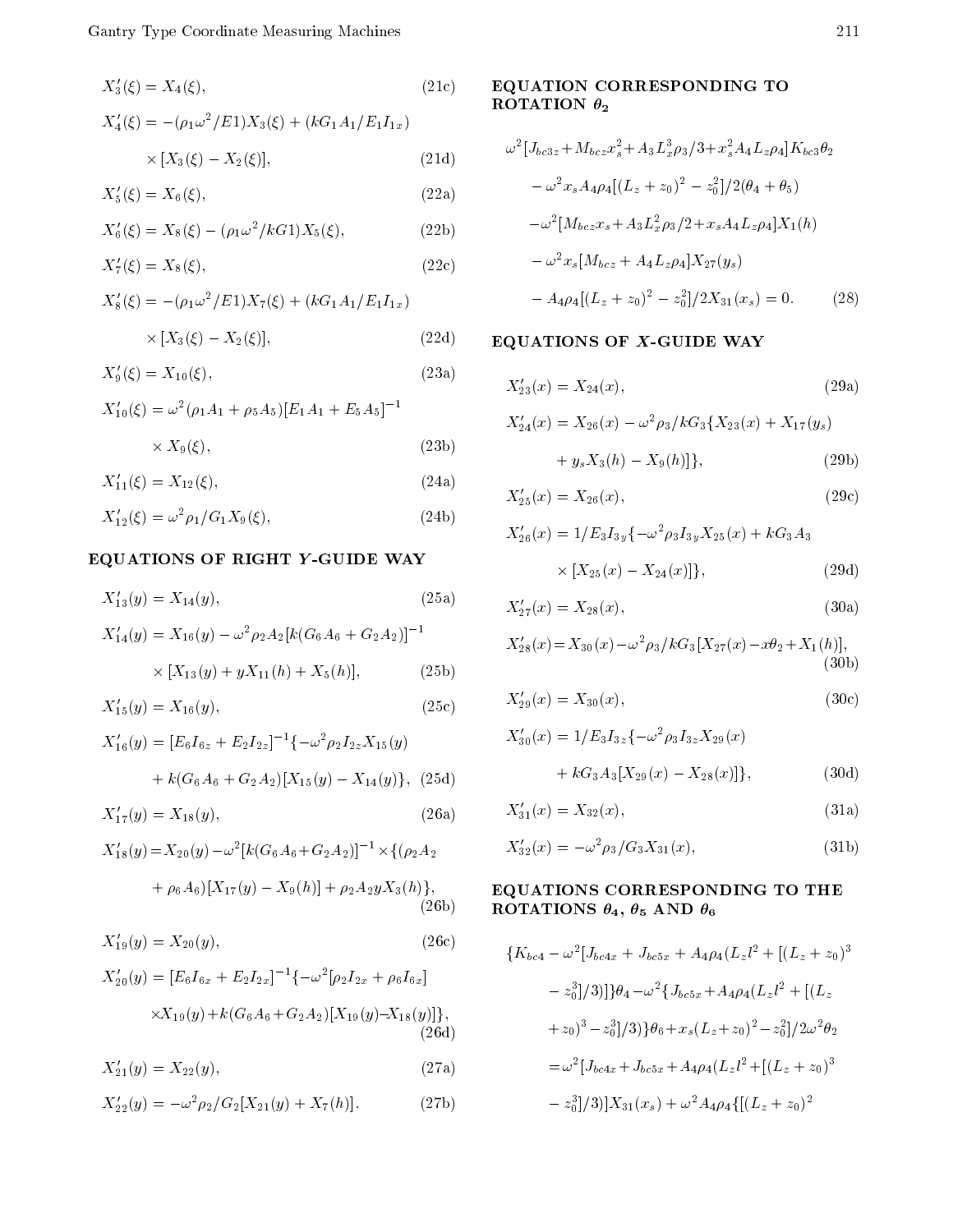$$
z_0^2/2|[X_1(h) + X_{27}(x_s)] + [L_z l^2 X_{27}(x_s)]
$$
 **E**  
+  $L_z l y_s X_3(h) + l x_s X_{21}(y_s) + L_z l X_{17}(y_s)$   
+  $L_z l X_9(h)$ , (32)

$$
A_4 \rho_4 x_s [(L_z + z_0)^2 \t z_0^2] / 2] \omega^2 \theta_2 \t \{J_{bc5x} + A_4 \rho_4 (L_z l^2 + [(L_z + z_0)^3 \t z_0^3] / 3)] \} \omega^2 (\theta_4 + \theta_5) + K_{bc5} \theta_5 = \omega^2 \{J_{bc5x} + A_4 \rho_4 (L_z l^2 + [(L_z + z_0)^3 \t z_0^3] / 3)] \} + \omega^2 A_4 \rho_4 \times \{ [(L_z + z_0)^2 \t z_0^2] / 2] [X_1(h) + X_{27}(x_s)] + L_z l^2 (y_s X_3(h) + x_s X_{21}(h) \t X_9(h) + X_{23}(x_s)] \},
$$
(33)

$$
\{\omega^{2}(J_{bc6y} + A_{4}\rho_{4}[(L_{z} + z_{0})^{2}z_{0}^{2}]/2] \qquad K_{bc6y}\}\theta_{6}
$$
  
=  $\omega^{2}A_{4}\rho_{4}[(L_{z} + z_{0})^{2} \quad z_{0}^{2}]/2][y_{s}X_{11}(h)$   
+  $X_{13}(y_{s}) + X_{5}(h)].$  (34)

# EQUATIONS IN Z-PINOLE

$$
X'_{53}(z) = X_{54}(z), \tag{35a}
$$

$$
X'_{54}(z) = X_{56}(z) \quad \omega^2 \rho_4 / k G_4 \{ X_{53}(z) + (z + z_0) \times [X_{41}(x_s) + \theta_4 + \theta_5] \quad x_s \theta_2 + X_1(h) + X_{37}(h) ]\},
$$
\n(35b)

$$
X'_{55}(z) = X_{56}(z),\tag{35c}
$$

$$
X'_{56}(z) = 1/E_4 I_{4x} \{ \omega^2 \rho_4 I_{4x} X_{55}(z) + k G_4 A_4
$$
  
 
$$
\times [X_{55}(z) \quad X_{54}(z)] \}, \tag{35d}
$$

$$
X'_{57}(z) = X_{58}(z), \tag{36a}
$$

$$
X'_{58}(z) = X_{60}(z)\omega^2 \rho_4 / kG_4[X_{57}(z) + (z + z_0)\theta_6
$$
  
+  $y_s X_{11}(h) + X_5(h) + X_{13}(y_s)$ , (36b)

$$
X'_{59}(z) = X_{60}(z),\tag{36c}
$$

$$
X'_{60}(z) = 1/E_4 I_{4y} \{ \omega^2 \rho_4 I_{4y} X_{59}(z) + k G_4 A_4
$$
  
 
$$
\times [X_{59}(z) \quad X_{58}(z)] \}.
$$
 (36d)

Now, the corresponding boundary conditions for each member are written.

# BOUNDARY CONDITIONS FOR LEFT **COLUMN**

The left column is considered to be clamped at  $\xi = 0$ . At  $\xi = h$ , the boundary conditions are determined from Hamilton's principle as follows:

$$
X_1(0) = X_3(0) = X_5(0) = X_7(0) = X_9(0) = X_{11}(0)
$$
  
= 0,  

$$
[2A_2L_y\rho_2 + M]X_1(h) + A_3L_x^2\rho_3/2\theta_2 \quad kG_1A_1[X_3(h)
$$
  

$$
X_2(h)] \quad A_4\rho_4[(L_z + z_0)^2 \quad z_0^2]/2X_{31}(x_s)
$$
  
= 0,  

$$
[2A_2L_y\rho_2 + M]X_1(h) + A_3L_x^2\rho_3/2\theta_2 \quad kG_1A_1[X_3(h)
$$
  

$$
X_2(h)] \quad A_4\rho_4[(L_z + z_0)^2 \quad z_0^2]/2X_{31}(x_s)
$$
  
= 0,  

$$
[\rho_2A_2L_y^3/3 + y_s^2M]X_3(h) \quad E_1I_{1x}X_4(h)[\rho_2A_2L_y^2/2]
$$

+ 
$$
y_s M | X_9(h) + y_s M X_{17}(h) + y_s [x_s M_{bcz} + A_3 \rho_3 L_x^2/2
$$
  
+  $A_4 L_z \rho_4 x_s | X_{21}(y_s) + y_s [M_{bcz} + A_4 L_z \rho_4] X_{23}(x_s)$   
+  $y_s [x_s M_{bcz} + A_3 \rho_3 L_x^2/2 + A_4 L_z \rho_4 x_s] X_{31}(x_s)$   
= 0,

$$
[\rho_2 A_2 L_y^2 / 2 + y_s^2 M] \omega^2 X_5(h) + k G_1 A_1 [X_7(h)
$$
  
\n
$$
X_6(h)] \quad [M \quad M_{bc3}] \omega^2 X_{13}(y_s) + [\rho_2 A_2 L_y^2 / 2
$$
  
\n
$$
+ y_s (M \quad M_{bc3})] \times \omega^2 X_{11}(h)
$$
  
\n
$$
= 0,
$$
  
\n
$$
\omega^2 [\rho_2 I_{2y} L_y + J_{bc3y}] X_7(h) + E_1 I_{1y} X_7(h) + J_{bc3y} X_{21}(y_s)
$$

$$
= 0,
$$
  
\n
$$
\omega^{2}[2\rho_{2}A_{2}L_{y} + \rho_{6}A_{6}L_{y} + M]X_{9} \quad (E_{1}A_{1} + E_{5}A_{5})X_{10}(h)
$$
  
\n
$$
\omega^{2}M[y_{s}X_{3}(h) + X_{17}(y_{s})]
$$
  
\n
$$
\omega^{2}(M_{bcz} + A_{4}L_{z}\rho_{4})[X_{23}(x_{s}) + x_{s}X_{21}(y_{s})]
$$
  
\n
$$
\omega^{2}A_{4}L_{z}\rho_{4}lX_{1}(x_{s}) = 0,
$$
  
\n
$$
[2e_{1}A_{1}L_{z}^{2}/2 + e_{1}M_{1}V_{s}(h) + C_{1}L_{s}V_{s}(h)]
$$

$$
[3\rho_2 A_2 L_y^2 / 2 + y_s M] X_5(h) + G_1 I_{1z} X_{12}(h)
$$
  

$$
[2\rho_2 A_2 L_y^3 / 3 + y_s^2 M] X_{11}(h) \quad y_s M X_{11}(h) = 0,
$$
  
(37)

 $\sim$   $\sim$   $\sim$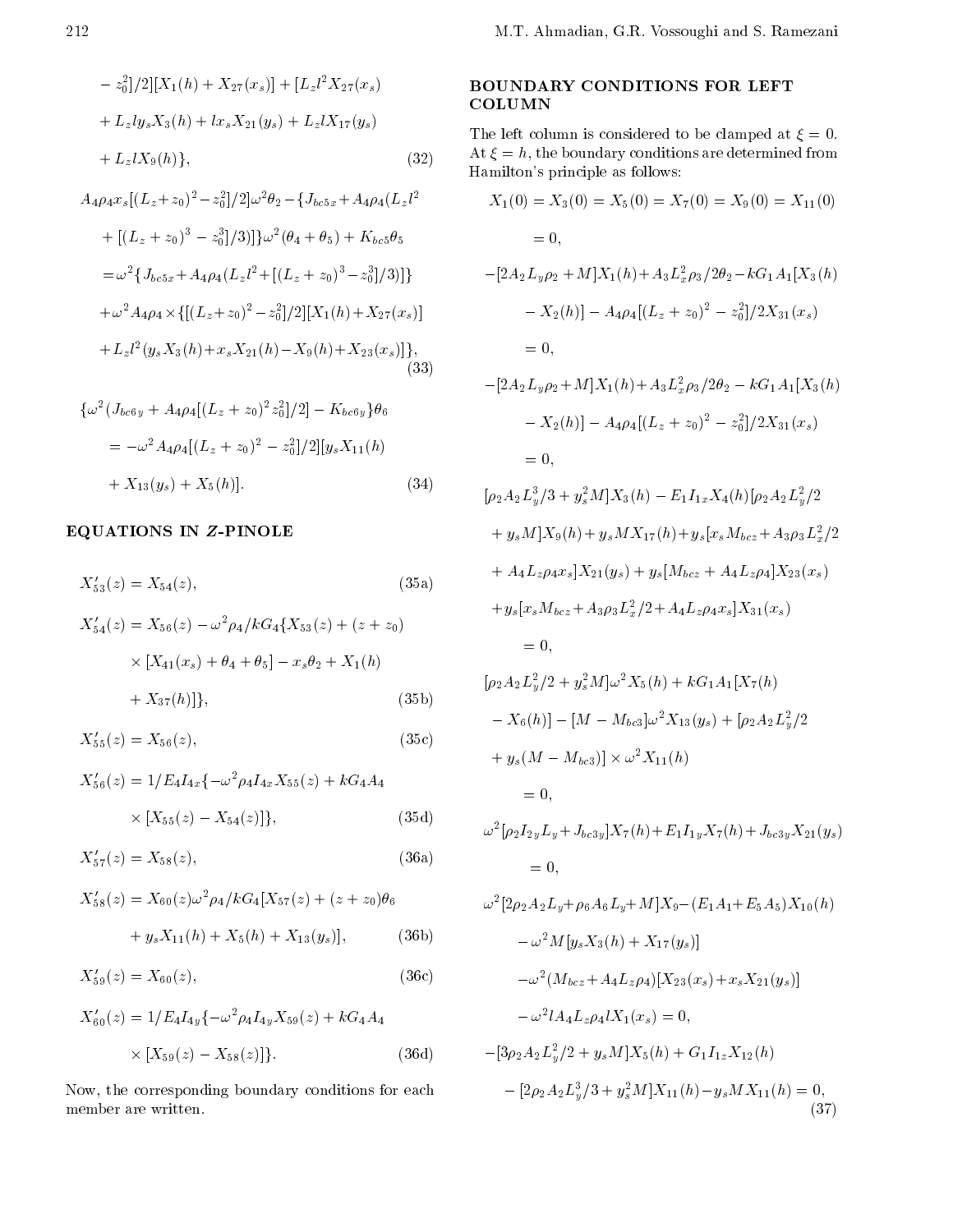where  $M = (M_{bc3} + M_{bcz} + A_3L_x\rho_3 + A_4L_z\rho_4).$ 

# BOUNDARY CONDITIONS OF <sup>Y</sup> -GUIDE WAY

Because the motions of the y-guide way are relative to the left column, it can be assumed that it is clamped at  $y = h$  and free at  $y = L_y$ . Continuity conditions must be satisfied at  $y = y_s$ .

$$
X_{13}(0) = X_{15}(0) = X_{26}(L_y) = X_{17}(0) = 0,
$$
  
\n
$$
X_{19}(0) = X_{30}(L_y) = X_{21}(0) = X_{32}(L_y) = 0,
$$
  
\n
$$
X_{13}(y_s) \quad X_{23}(y_s) = X_{24}(L_y) \quad X_{25}(L_y) = 0,
$$
  
\n
$$
X_{15}(y_s) \quad X_{25}(y_s) = X_{16}(y_s) \quad X_{26}(y_s) = 0,
$$
  
\n
$$
X_{17}(y_s) \quad X_{27}(y_s) = X_{28}(L_y) \quad X_{29}(L_y) = 0,
$$
  
\n
$$
X_{5}(h) + y_s X_{11}(h) + X_{13}(y_s) = X_{21}(y_s) \quad X_{31}(y_s) = 0,
$$
  
\n
$$
M[y_s X_3(h) \quad X_9(h)] + [M_{bcz} + A_{3}\rho_3 L_x^2/2 + A_4 L_z \rho_4]
$$
  
\n
$$
\times X_{21}(y_s) + (M_{bcz} + A_4 L_z \rho_4) X_{33}(x_s)
$$
  
\n
$$
+ lA_4 L_z \rho_4 X_{31}(x_s) = 0,
$$
  
\n
$$
X_{19}(y_s) \quad X_{29}(y_s) = X_{20}(y_s) \quad X_{30}(y_s) = 0,
$$
  
\n
$$
A_4 L_z \rho_4 l x_s X_{31}(x_s) + x_s [M_{bcz} + A_4 L_z \rho_4] \times [X_{23}(x_s) + X_{30}(h) + x_s X_{17}(y_s) + y_s X_{30}(h)] = 0.
$$
  
\n(38)

#### BOUNDARY CONDITIONS OF THE X-GUIDE WAY

The x-guide way is assumed to be a simply supported beam in the xz-plane and to be clamped-free in the  $xy$ -plane. It's torsion along the x-axis is assumed to be clamped at both ends. Continuity conditions must be satisfied at  $x = x_s$ .

$$
X_{33}(0) = X_{43}(L_x) = X_{35}(0) = X_{36}(L_x) = X_{37}(0) = 0,
$$
  
\n
$$
X_{39}(0) = X_{50}(L_x) = X_{41}(0) = X_{51}(L_x) = 0,
$$
  
\n
$$
X_{33}(x_s) \quad X_{43}(x_s) = X_{35}(x_s) \quad X_{45}(x_s) = 0,
$$
  
\n
$$
X_{36}(x_s) \quad X_{46}(x_s) = X_{37}(x_s) \quad X_{47}(x_s) = 0,
$$

$$
lA_4L_z\rho_4X_{41}(x_s) + [M_{bcz} + A_4L_z\rho_4][X_{17}(y_s)
$$
  
+  $X_{33}(x_s) + y_s \times X_3(h) \quad X_9(h)] = 0,$   
 $X_{49}(L_x) \quad X_{48}(L_x) = X_{39}(x_s) \quad X_{49}(x_s) = 0,$   
 $X_{40}(x_s) \quad X_{60}(x_s) = X_{41}(x_s) \quad X_{51}(x_s) = 0,$   

$$
[J_{bc4x} + J_{bc5x} + A_4\rho_4(L_zl^2 + [(L_z + z_0)^3 \quad z_0^3]/3)]
$$
  
 $\times X_{31}(x_s) + A_4\rho_4[(L_z + z_0)^2 \quad z_0^2]/2][X_1(h)$   
+  $X_{37}(x_s)] + A_4\rho_4L_zl[X_9(h) + X_{33}(x_s)$   
+  $y_sX_3(h)] = 0.$  (39)

# BOUNDARY CONDITIONS OF THE

The motion of the z-pinole in the  $zx$ - and  $zy$ -planes is assumed to be clamped-free.

$$
X_{53}(0) = X_{55}(0) = X_{56}(L_z) = X_{57}(0) = X_{59}(0)
$$

$$
= X_{60}(L_z) = 0,
$$

$$
X_{54}(L_z) \quad X_{55}(L_z) = X_{58}(L_z) \quad X_{59}(L_z) = 0. \quad (40)
$$

#### **METHOD OF SOLUTION**

In order to obtain the natural frequencies of the system, initially, the rotations  $\Delta_1$  ,  $\Delta_2$  will be found for a rotations  $\Delta_1$ from Equations <sup>27</sup> and <sup>32</sup> to <sup>34</sup> and substituted in the model equations. Note that the derived equation can be listed into two categories. The first category contains equations corresponding to the motions of the left column and may be written in the following form:

$$
\{X'(\xi)\} = [D]\{X(\xi)\},\tag{41}
$$

where  $\{X_i\} = \{X_i, X_j, \ldots, X_n\}$  represents the vector of corresponding state variables. The sign  $(')$  denotes derivation, with respect to  $\xi$ . Furthermore, the matrix,  $[D]$  is in the form:

$$
[D] = [K] \quad \omega^2 [M], \tag{42}
$$

where  $[K]$  and  $[M]$  can be found readily by arranging the equations in terms of  $\omega^2$ . The solution of Equation 41 can be written as:

$$
\{X'\} = [U]^t[\Lambda][U]\{C\},\tag{43}
$$

where  $|U|$  is the matrix of the eigenvectors of  $|D|$  and  $\begin{bmatrix} \n\text{matrix}, \text{[A]}, \text{is in the form:}\n\end{bmatrix}$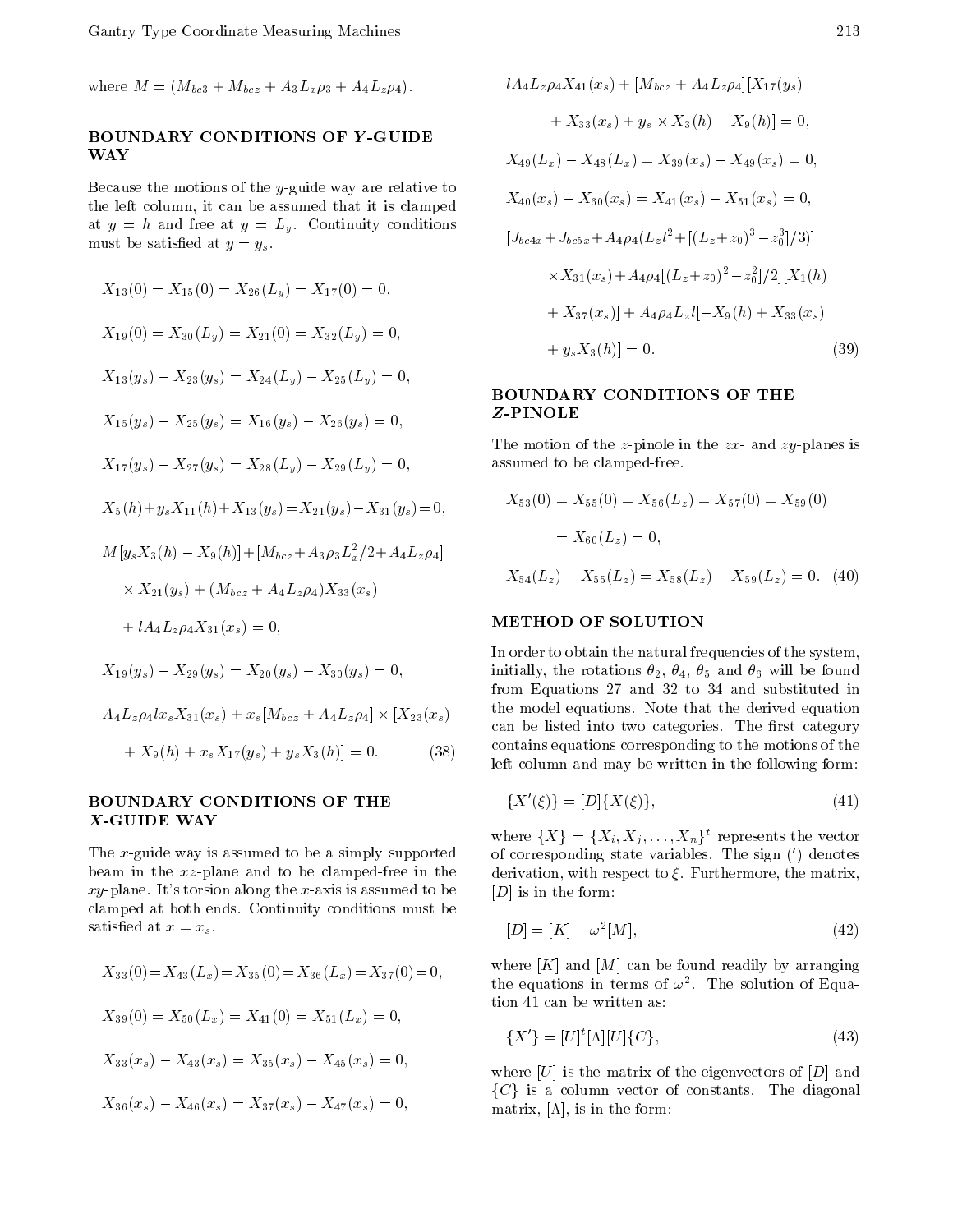$$
[\Lambda] = \begin{vmatrix} \ddots & 0 \\ 0 & \ddots \end{vmatrix}, \tag{44}
$$

<sup>3</sup>

where  $\lambda_i$ 's are eigenvalues of the dynamic matrix [D] depending on  $\omega$ . Taking  $\zeta = n$ , the value of  $\Lambda_i(n)$  in terms of  $C_i$ 's can be found and will be used in other formulas.

The second category of equations contains equations corresponding to the motion of members in the y guide way, x-guide way and  $z$ -pinole. These equations are in the form:

$$
\{X'\} = [D]\{X\} + [F],\tag{45}
$$

where, in the above equation, the vector,  $\{X\}$ , may be a function of x, y or z. In order to solve the equation, initially, the matrix of the eigenvectors of  $[D]$ , i.e.  $[U]$ , should be found. Using the following transformation:

$$
\{Y\} = [U]\{X\},\tag{46}
$$

it can be obtained:

$$
\{Y'\} = [U]^t [D][U]\{Y\} + [U]^t [F],\tag{47}
$$

or:

$$
\{Y'\} = [\Lambda]\{Y\} + [U]^t[F].
$$
\n(48) t

Because the matrix,  $[\Lambda]$ , is diagonal, an ordinary differential equation for each  $Y_i$  is obtained and can be solved readily. Note that for each  $Y_i$ , there is a constant of integration,  $C_i$ . Next, using Equation 46, each  $X_i$  can be found. Taking  $y = y_s$  and  $x = x_s$ , the values of  $X_i(x_s)$  or  $X_i(y_s)$  can be found in terms of  $C_i$ 's and implemented in other formulas.

So far,  $X_i$ 's are obtained in terms of  $C_i$ 's and  $\lambda_i$ 's. Now, substituting  $X_i$ 's into boundary conditions 4th natural frequencies of the system at different  $\{XY\}$ and rearranging in terms of  $C_i$ 's, the following equation may be obtained:

$$
[B]{C} = {0}. \t(49)
$$

In order to have a nontrivial solution, the determinant<br>of coefficient matrix [B] must be zero, i.e.:<br>Det[B] = 0. (50) of coefficient matrix  $[B]$  must be zero, i.e.:

$$
\text{Det}[B] = 0. \tag{50}
$$

This yields an equation in terms of  $\omega^2$ . . Because the presented model is based on continuous beam modeling, the obtained equation is transcendental and has an infinite number of solutions. For each value of  $x_s$  and  $y_s$ , it can solve for  $\omega$  .

In order to illustrate an example of modeling, <sup>a</sup> CMM with the following specifications is modeled.

| $\rho_i = 7850 \text{ kg/m}^3,$      | $E_i = 200$ Gpa,                             |  |
|--------------------------------------|----------------------------------------------|--|
| $G_i = 70$ Gpa,                      | $h = 0.825$ m,                               |  |
| $L_y = 0.6$ m,                       | $L_x = 1.2$ m,                               |  |
| $L_z = 0.75$ m,                      | $l = 0.16$ m,                                |  |
| $z_0 = 0.125$ m,                     | $K_{\text{bearings}} = 5e7 \text{ N.m/rad},$ |  |
| $A_1 = 7.6e$ 3 m <sup>2</sup> ,      | $A_2 = 4.6e$ 3 m <sup>2</sup> ,              |  |
| $A_3 = 7.6e$ 3 m <sup>2</sup> ,      | $A_4 = 1.0e$ 3 m <sup>2</sup> ,              |  |
| $A_5 = 4.6e$ 3 m <sup>2</sup> ,      | $A_6 = 4.6e$ 3 m <sup>2</sup> ,              |  |
| $I_{1x} = 7.86e$ 5 m <sup>4</sup> ,  | $I_{1y} = 1.3e$ 5 m <sup>4</sup> ,           |  |
| $I_{1z} = 3.58e$ 5 m <sup>4</sup> ,  | $I_{2x} = 1.35e$ 5 m <sup>4</sup> ,          |  |
| $I_{2y} = 1.38e$ 6 m <sup>4</sup> ,  | $I_{2z} = 2.04e$ 5 m <sup>4</sup> ,          |  |
| $I_{3x} = 5.94e$ 5 m <sup>4</sup> ,  | $I_{3y} = 2.82e$ 5 m <sup>4</sup> ,          |  |
| $I_{3z} = 6.35e$ 5 m <sup>4</sup> ,  | $I_{4x} = 4.21e$ 7 m <sup>4</sup> ,          |  |
| $I_{4y} = 4.21e$ 7 m <sup>4</sup> ,  | $I_{5x} = 1.35e$ 5 m <sup>4</sup> ,          |  |
| $I_{6x} = 1.35e$ 5 m <sup>4</sup> ,  | $I_{6y} = 2.04e-5$ m <sup>4</sup> ,          |  |
| $I_{6z} = 6.95e$ 5 m <sup>4</sup> ,  | $J_{bc3z} = 0.18$ kgm <sup>4</sup> ,         |  |
| $J_{bc3z} = 0.3$ kgm <sup>4</sup> ,  | $J_{bc4x} = 2.7$ kgm <sup>4</sup> ,          |  |
| $J_{bc5x} = 0.05$ kgm <sup>4</sup> , | $J_{bc6y} = 0.05$ kgm <sup>4</sup> ,         |  |
| $M_{bc3} = 10$ kg,                   | $M_{bcz} = 35$ kg.                           |  |

The natural frequencies of the system depend on the location of the probe. The variation of the 1st and 2nd natural frequencies versus the  $(1, 2)$  g position of  $\frac{1}{2}$  is the probe is illustrated in the 3-D plots of Figures 2 and 3, when the tip of the probe is at its maximum distance from the x-guideway  $(z = L_z)$ . It is clear that increasing the values of  $x_s$  and  $y_s$  reduces the natural frequencies of the system. Note that the driving systems of the  $x$ - and  $y$ -motions are located at the right side of the CMM, consequently, the x-guide way slides on the left y-guide way, and the minimum value of the natural frequency occurs when the probe is located at the end of the x-guide way. The variation of the 1st to positions of the probe  $(z = L_z)$ , obtained from the



 $\blacksquare$  Figure 2. First natural frequency (z = Lz ).

**2005 - Participants and States and States and States and States and States and States and States and States and**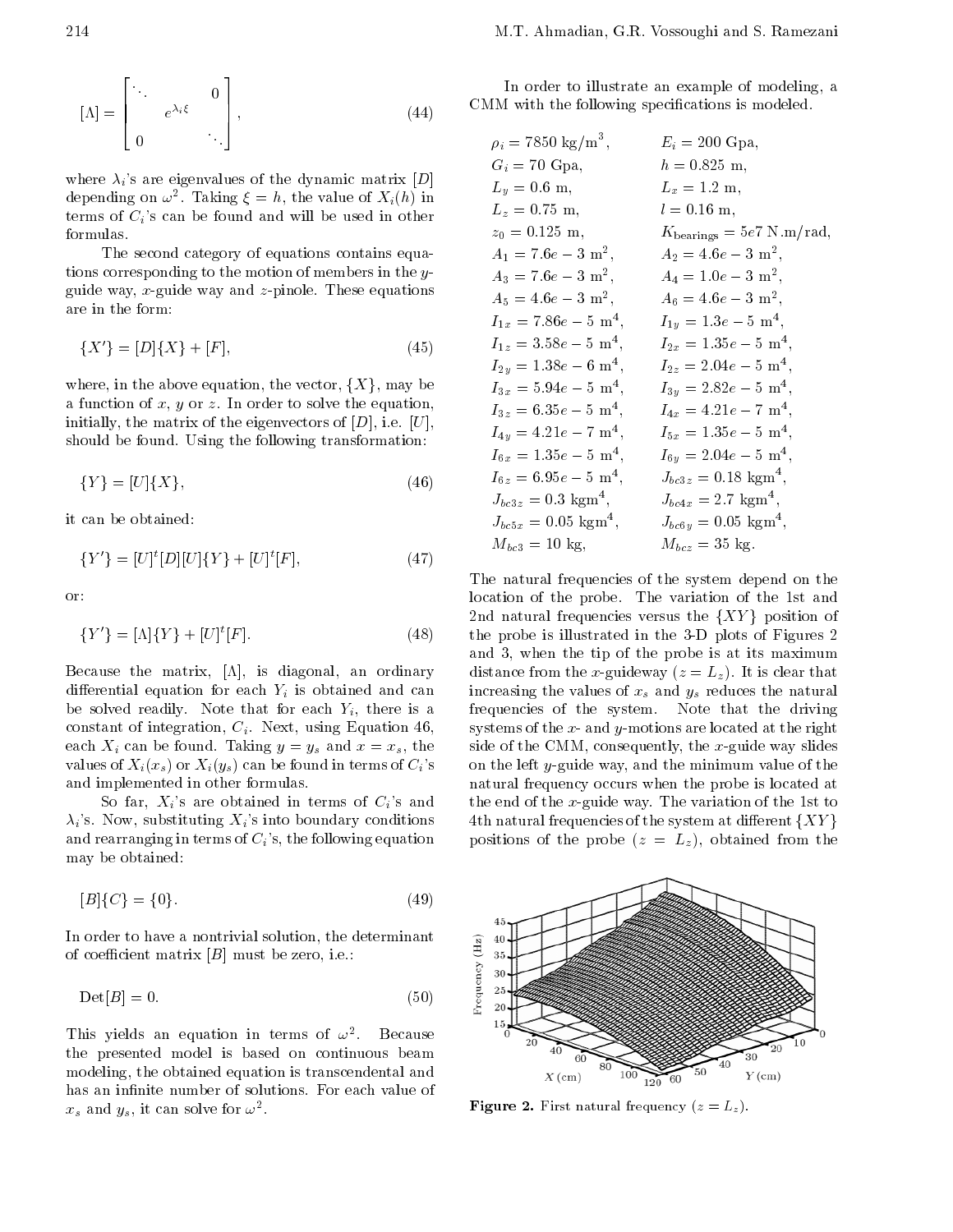

 $\blacksquare$  . Second second natural frequency (z  $\blacksquare$   $\blacksquare$ 

analytical and finite elements method, are presented in Figures <sup>4</sup> to 7. Findings from the analytical and finite elements method indicate high accuracy and good agreement between the results.

### **CONCLUSION**

The modeling of a gantry type CMM, based on Timoshenko beam theory using Hamilton's principle, was<br>developed and the natural frequencies of the system<br>were calculated at various positions of the probe in<br>the system. The parameters of motion are defined so<br>that the kin developed and the natural frequencies of the system were calculated at various positions of the probe in the system. The parameters of motion are defined so that the kinetic energy of each element is influenced  $\frac{4}{3}$   $\frac{1}{50}$ by the motion of adjacent connected elements, while the strain energy is independent of the position and velocity of these elements. Results indicate that in the first four natural frequencies, for any  $y$ -position of the probe, the system has the lowest natural frequency when the probe moves toward the end of the  $x$ -guide way. Moreover, the values of natural frequencies again decrease when the system moves toward the end of the y-guide way. However, when the system is at the end of both  $x$ - and  $y$ -guide ways, the minimum value of the



**Figure 4.** Natural frequencies in  $Y = 0$  for  $X = 0$  to  $X = 120$  cm.



Figure 5. Natural frequencies in <sup>Y</sup> = 20 for <sup>X</sup> = 0 to  $X = 120$  cm.



 $\blacksquare$   $\blacksquare$   $\blacksquare$   $\blacksquare$   $\blacksquare$   $\blacksquare$   $\blacksquare$   $\blacksquare$   $\blacksquare$   $\blacksquare$   $\blacksquare$   $\blacksquare$   $\blacksquare$   $\blacksquare$   $\blacksquare$   $\blacksquare$   $\blacksquare$   $\blacksquare$   $\blacksquare$   $\blacksquare$   $\blacksquare$   $\blacksquare$   $\blacksquare$   $\blacksquare$   $\blacksquare$   $\blacksquare$   $\blacksquare$   $\blacksquare$   $\blacksquare$   $\blacksquare$   $\blacksquare$   $\blacks$  $X=120\,$  cm.



Figure 7. Natural frequencies in <sup>Y</sup> = 50 for <sup>X</sup> = 0 to  $X = 120$  cm  $(Z = L_z)$ .